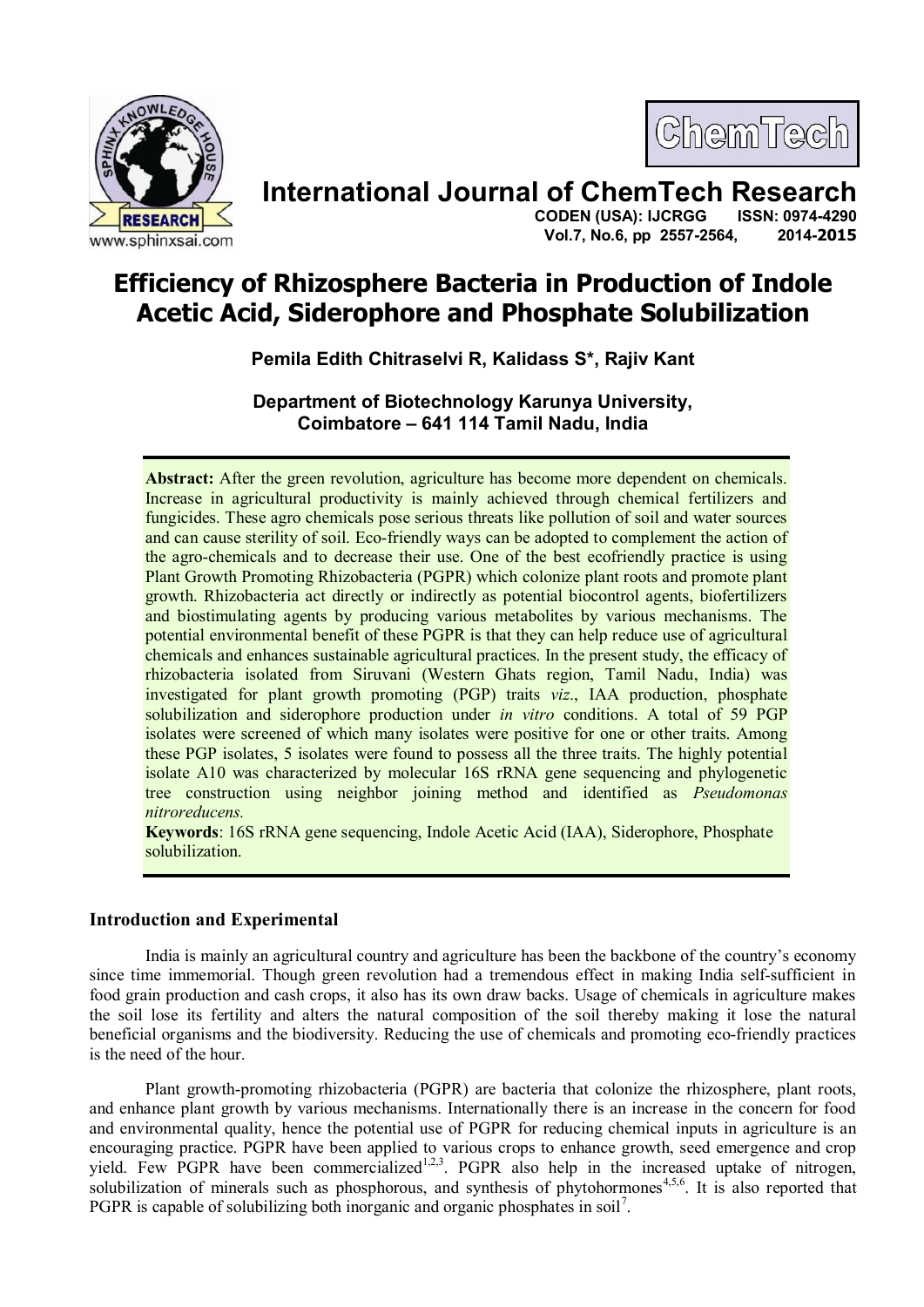PGPR collectively denotes many types of bacteria<sup>8</sup>. Soil bacteria that flourish in the rhizosphere of plants, which may grow in and around plant tissues, and stimulate plant growth by a plethora of mechanisms are collectively known as PGPR. The use of PGPR as biofertilizers is one of the most promising tools to improve primary production with low inputs of chemical fertilizers, through any of the possible mechanisms such as biocontrol, nutrient mobilization, phytohormone production or nitrogen fixation<sup>5</sup>.

Many rhizosphere bacteria have the capacity to synthesize Indole Acetic acid (IAA) that has pronounced effect on plant growth and development<sup>9, 10</sup>. The rhizosphere bacteria appear to have a greater potential to synthesize and release IAA as secondary metabolites than normal soil microbiota because of the relatively rich supply of nutrients from the root exudates in the rhizosphere<sup>11, 9</sup>. Production of IAA by microbial isolates varies greatly among different species or strains that depends on the availability of substrates.

The rhizosphere microbes also called as phosphate solubilizers have the capacity to solubilize the bound phosphate and rock phosphate into simple phosphate. Phosphorus solubilizing bacteria (PSB) play crucial role in phosphorus nutrition by enhancing its availability to plants through release from inorganic and organic soil phosphate pools by solubilization and mineralization<sup>12</sup>. Use of phosphorus solubilizing bacteria as inoculants in bioformulation can increase phosphorus uptake in plants.

Some PGPR can exert plant growth by producing siderophores which are low molecular weight iron chelating compounds. The iron sequestered by microbial siderophores cannot be scavenged by pathogens. Siderophore producing microorganisms can protect plants either by limiting the growth of pathogenic microorganisms or by triggering plant's defensive metabolism.

The aim of the present study is to identify and characterize the most efficient PGP isolates which could be further explored for biofertilizer development. The rhizobacterial population were isolated from selected crop fields of Siruvani regions of Coimbatore, India. The rhizosphere isolates were screened for phosphate solubilization and production of plant growth promoting metabolites like IAA and siderophores.

#### **Isolation of Pgpr Bacterial Strains from Rhizosphere Soil Sample**

Rhizosphere soil samples were collected in Siruvani Region (Sample A – Marakkadu tomato rhizosphere, Sample B - Nallurvayal brinjal rhizosphere, Sample C – Sadivayal brinjal rhizosphere) of Coimbatore, Tamilnadu, India, and brought to the laboratory in polythene bags and shade dried under sterile conditions $^{13}$ .

The rhizosphere soil samples were separated and sieved and samples were serially diluted upto  $10^{-6}$ dilution. Nutrient agar plates were aseptically prepared and 0.1ml aliquots from  $10^{-3}$  to  $10^{-6}$  dilutions were transferred to each plate and spread evenly with 'L' rod. The plates were incubated at 30°C for 24 hrs. Morphologically different colonies were picked and streaked on fresh agar plates to obtain pure cultures. Pure cultures of the isolates were subcultured and stored at 4°C for further investigation. The culture characters of the isolates were noted. Actinomycetes and bacterial colonies were distinguished by morphological characters and Gram's staining.

## *In Vitro* **Screening for IAA Production by the Rhizosphere Isolates**

The IAA production by the isolates was screened under *in vitro* conditions by the standard method described by Loper and Scroth<sup>14</sup>. Isolates were grown in nutrient broth supplemented with tryptophan (1mg/ml) at 30°C for 72 hrs in shaker incubator to get confluent growth. After incubation, cultures were centrifuged and the supernatant was taken. To 2 ml of the supernatant, 2 drops of 10 mM Orthophosphoric acid and 4 ml of Salkowski's reagent (50 ml 35% Perchloric acid; 1 ml 0.5 FeCl<sub>3</sub>) were added and incubated at room temperature for 25 mins. Pink color formation confirmed the presence of IAA in the supernatant.

Quantification of IAA produced by the PGPR was done spectrophotometrically by reading the absorbance of the treated supernatant at 535 nm was read Hitachi  $U - 2910$  spectrophotometer. The concentration of IAA produced by the isolate in the broth was quantified by comparing the standard graph made using standard IAA procured from Himedia.

## *In Vitro* **Screening of Phosphate Solubilizing Activity of the Rhizosphere Isolates**

The phosphate solubilization by the isolates from inorganic sources was screened by using Pikovskaya agar<sup>15</sup> amended with insoluble tricalcium phosphate. Solubilization of the complex insoluble tribasic calcium phosphate was indicated by the zone of clearance around the bacterial colony.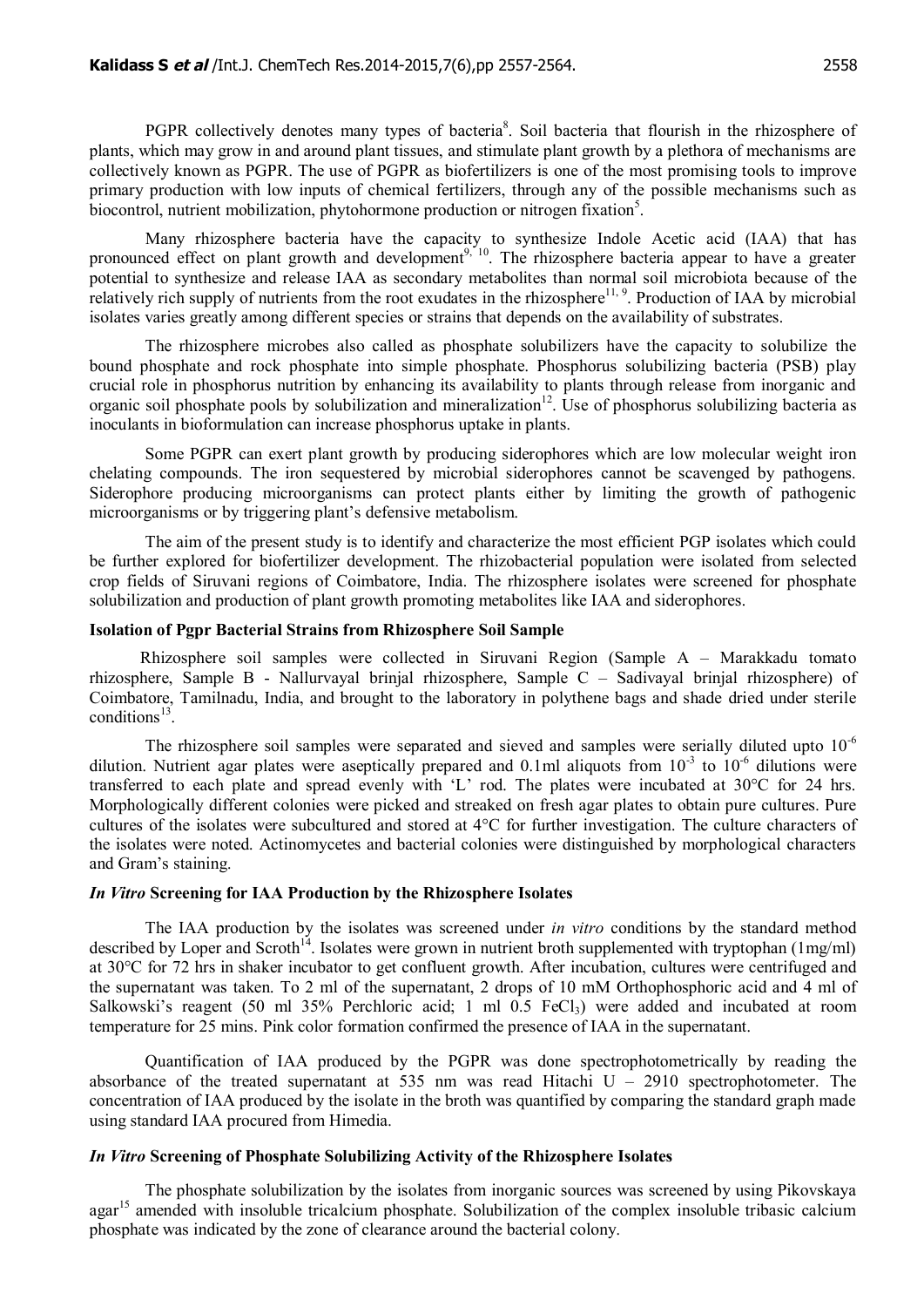Solubilization of organic complex phosphates by the isolates was screened by using lecithin (inositol phosphate) as phosphate source in the media. Solubilization of lecithin by the isolates was indicated by the formation of clear zone around the bacterial colony.

## *In Vitro* **Screening of Siderophore Production by the Isolates**

Siderophore production by the rhizosphere isolates was determined by using the protocol devised by Schwyn and Neilands<sup>16</sup>. The Siderophore production was demonstrated by formation of orange color around the bacterial colony in CAS – blue agar medium containing chrome azurol S dye and incubated at 28°C for 2 weeks<sup>17</sup>.

## **Molecular Identification of Efficient Rhizosphere Isolate Using 16S rRNA Gene Sequencing**

Molecular characterization of the efficient PGPR isolate was done by 16Sr RNA gene sequencing. DNA of the isolate was extracted by modified method of Sambrook and Russel<sup>18</sup>. The gene was amplified using universal bacterial 16S rRNA gene primers<sup>13</sup> under following conditions; Initial denaturation at  $95^{\circ}$ C for 5mins, 30 cycles of denaturation at 95°C for 30 secs, annealing at 52°C for 30 secs, extension at 72°C for 2 mins and final extension for 10 mins in Eppendorf thermocycler. The amplified products were purified by electrophoresis in 1.2% agarose and extracted by QIA quick gel elution kit according to the manufacturer's instructions (Qiagen, Hilden, Germany). The purified PCR products were sequenced. The sequence was compared with the available sequences in the NCBI database using BLAST program. Phylogenetic tree was constructed by neighbor joining method using tree view software $1^9$ .

## **Result**

#### **Isolation and Characterization of Rhizosphere Isolates from Siruvani Region**

The colonies formed in the nutrient agar were enumerated and 59 morphologically distinct colonies were identified. The isolates were pure cultured onto fresh medium separately and designated according to the area and crop of isolation. From the soil samples A, B and C, 13, 18 and 24 morphologically distinct isolates were subcultured respectively. They were stored at 4ºC until further studies.

Gram's staining was performed for all the isolates. Most of our isolates were Gram positive and almost 48 isolates were either rods or small rods. The isolates A5, A6, A12, B2, and B3 had filamentous structures. The isolates A1, A2, A4, B8, C11 and C21 were cocci shaped.

#### *In vitro* **Screening for Iaa Production**

Among the 59 isolates screened for *in vitro* IAA production, 11 isolates were found to produce IAA in varying levels in the presence of tryptophan (1mg/ml) (Fig. 1). The IAA produced by the isolates ranged from 13.83 µg/ml to 90.17 µg/ml (Table 1).

| <b>S. No.</b> | <b>Isolate</b>  | Mean Conc. $\pm$ SD ( $\mu$ g/ml) |
|---------------|-----------------|-----------------------------------|
|               | A10             | $13.83 \pm 3.2$                   |
| 2             | <b>B</b> 10     | $42.167 \pm 36.3$                 |
| 3             | <b>B</b> 11     | $29 \pm 26.7$                     |
| 4             | C <sub>5</sub>  | $50.83 \pm 12.4$                  |
| 5             | C10             | $67 \pm 19.6$                     |
| 6             | C <sub>11</sub> | $30.17 \pm 9.3$                   |
| 7             | C13             | $26.67 \pm 12.5$                  |
| 8             | C14             | $54.17 \pm 15.8$                  |
| 9             | C15             | $90.17 \pm 5.3$                   |
| 10            | C16             | $82.5 \pm 22.6$                   |
|               | C <sub>23</sub> | $76.5 \pm 1.3$                    |

| Table 1. Consolidated result showing the concentration of IAA (µg/ml) produced by the Rhizosphere |  |  |
|---------------------------------------------------------------------------------------------------|--|--|
| Isolates under <i>in vitro</i> conditions                                                         |  |  |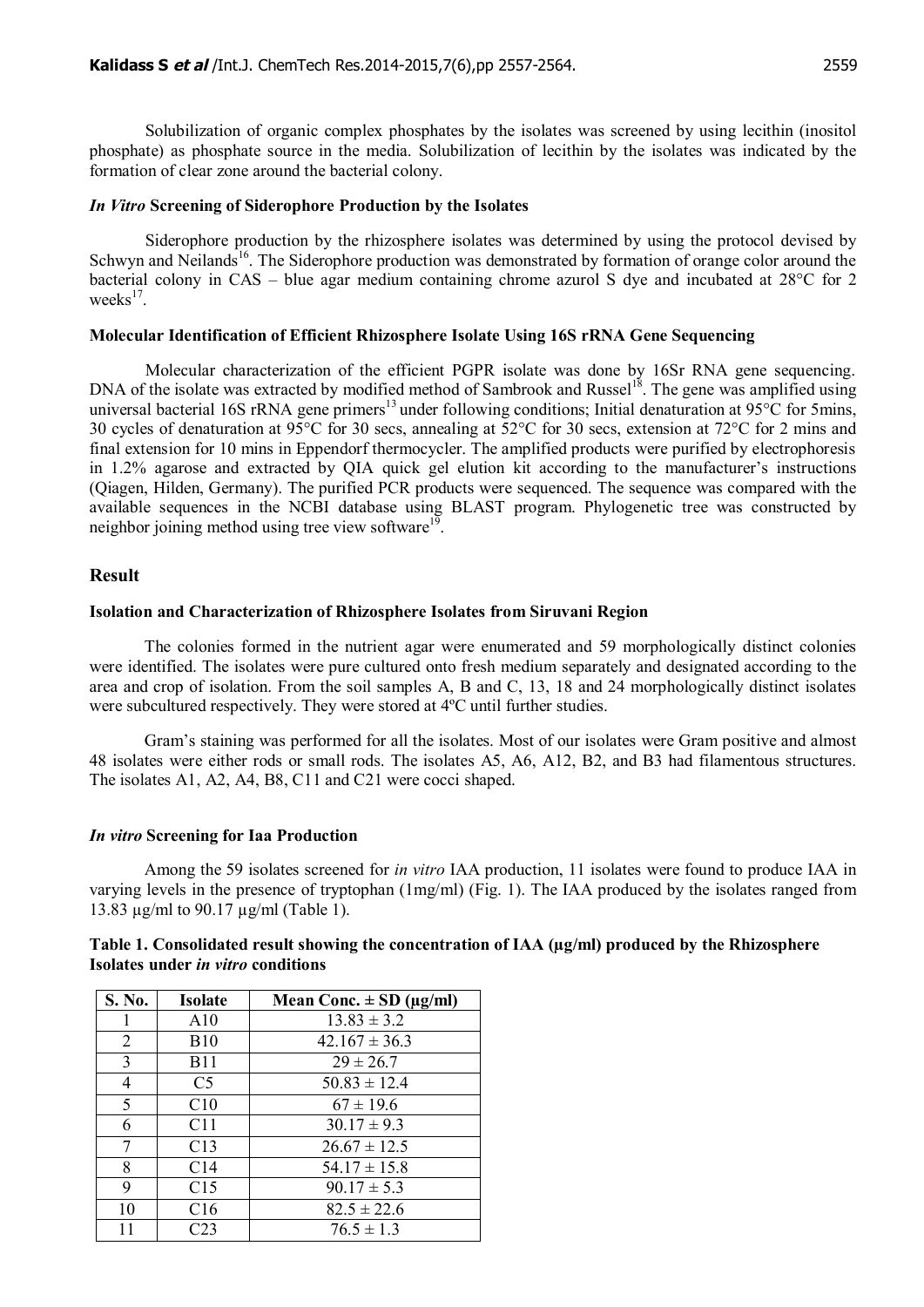

**Fig. 1. IAA Production by rhizosphere isolates showing pink color formation after addition of Salkowski's reagent**

# *In vitro* **Phosphate Solubilization**

Among the 59 isolates screened for phosphate solubilizing ability in Pikovskaya agar, 10 isolates showed formation of clear zone around the colony (Fig. 2). The zone of clearance which is directly proportional to the phosphate solubilizing efficacy was measured in Pikovskaya agar and it ranged from 0.1 to 0.9 cm. The highest phosphate solubilizing activity was shown by the isolate A10 with a zone of clearance 0.9 cm (Table 2).



**Fig. 2. Inorganic Phosphate solubilization seen as clear zone around the colony in Pikovskaya's medium (with Tricalcium Phosphate)**

|  |  | Table 2. Solubilization of Inorganic Phosphate in Pikovskaya medium |  |  |  |  |
|--|--|---------------------------------------------------------------------|--|--|--|--|
|--|--|---------------------------------------------------------------------|--|--|--|--|

| S. No          | <b>Isolate No.</b> | <b>Result</b> | <b>Zone of Clearance (cm)</b> |
|----------------|--------------------|---------------|-------------------------------|
| 1              | A10                | $^{+}$        | 0.9                           |
| 2              | A11                | $^{+}$        | 0.3                           |
| 3              | <b>B10</b>         | $^{+}$        | 0.5                           |
| $\overline{4}$ | <b>B11</b>         | $\mathrm{+}$  | 0.3                           |
| 5              | <b>B12</b>         | $^{+}$        | 0.12                          |
| 6              | <b>B17</b>         | $\mathrm{+}$  | 0.1                           |
| 7              | <b>B18</b>         | $^{+}$        | 0.3                           |
| 8              | C <sub>5</sub>     | $^{+}$        | 0.2                           |
| 9              | C10                | $^{+}$        | 0.5                           |
| 10             | C28                | $^{+}$        | 0.2                           |

The isolate A10 alone was able to solubilize organic phosphate and showed 0.5 cm zone of clearance with 0.02% lecithin amended medium after 7 days of incubation (Fig. 3).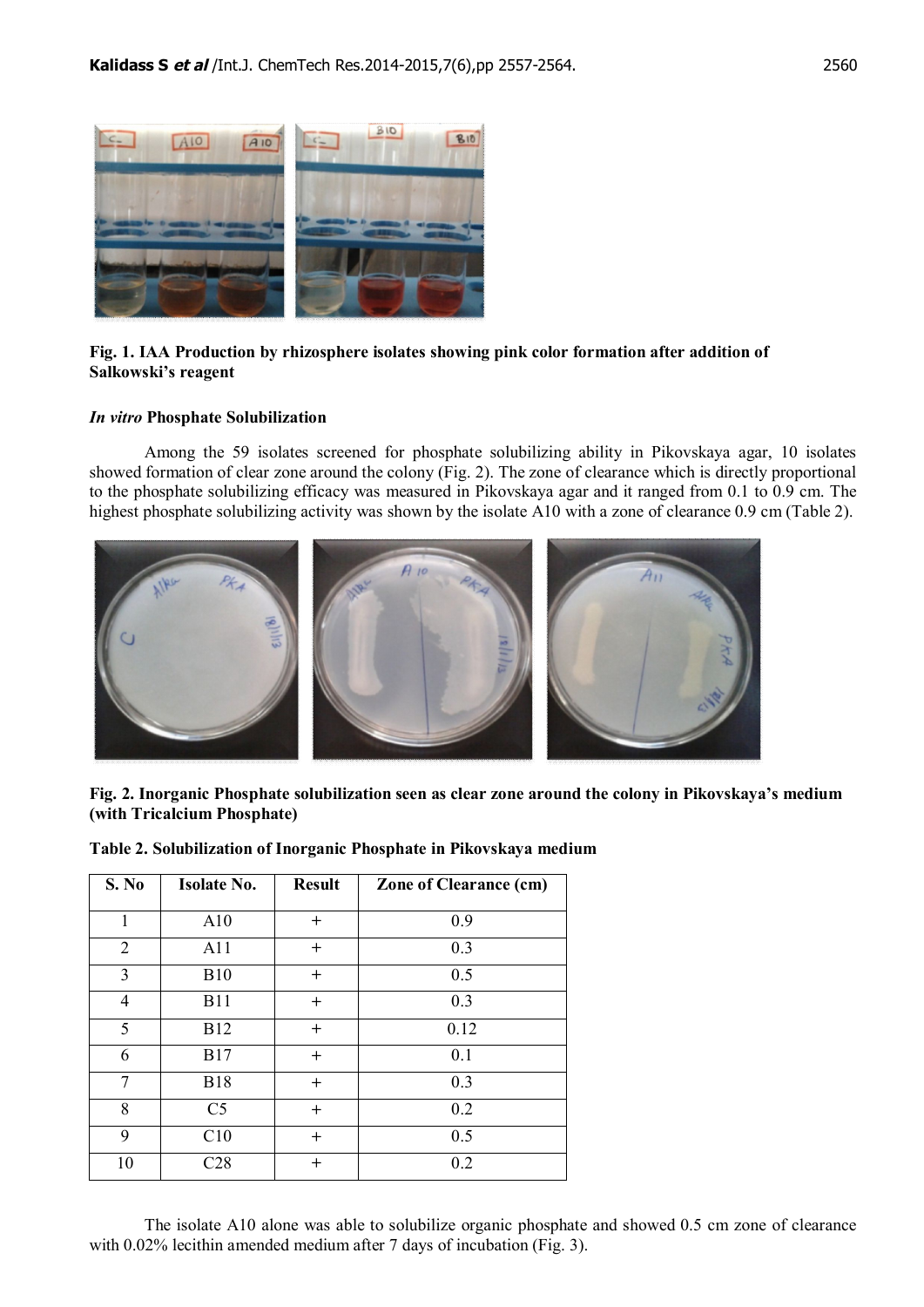

# **Fig. 3. Organic phosphate solubilization in Lecithin medium seen as clear zone around the bacterial colony**

#### *In vitro* **Screening for Siderophore Production by the Isolates**

The *in vitro* screening for siderophore production showed that 10 out of 59 isolates were able to produce orange coloration in chrome azurol S blue agar, which indicated the production of siderophores (Fig. 4). The most efficient siderophore producers were the isolates A10, C10, C23 and C28 (Table 3).



**Fig. 4. Siderophore production by rhizosphere isolates in CAS – Blue agar**

| S. No. | <b>Isolate No.</b> | <b>Observation</b> | <b>Result</b> |
|--------|--------------------|--------------------|---------------|
|        | A10                | (halo)<br>orange   |               |
| 2      | B2                 | orange (halo)      |               |
| 3      | <b>B10</b>         | orange             | $^+$          |
| 4      | <b>B11</b>         | orange             | $^+$          |
| 5      | C <sub>5</sub>     | orange             |               |
| 6      | C10                | orange             |               |
|        | C13                | orange             | $^{+}$        |
| 8      | C15                | orange             |               |
| 9      | C <sub>23</sub>    | orange (Halo)      |               |
| 10     | 228                | orange (Halo)      |               |

**Table 3. Siderophore Production in CAS - Blue Agar**

## **Molecular Characterization of the Potential Pgpr Isolate by 16S rRNA Gene Sequencing**

The efficient isolate, A10 (shown in Table 4) was characterized by molecular 16S rRNA gene sequencing and phylogenetic tree construction using neighbor joining method and identified as *Pseudomonas nitroreducens* (Fig. 5).

| Table 4. Isolates Showing more than one plant growth promoting (PGP) traits |  |  |  |
|-----------------------------------------------------------------------------|--|--|--|
|                                                                             |  |  |  |

| S.<br>No. | <b>Isolates</b> | Siderophore<br>Production | Phosphate<br>solubilization | <b>IAA</b><br>Production |
|-----------|-----------------|---------------------------|-----------------------------|--------------------------|
|           | A10             |                           |                             |                          |
|           | <b>B10</b>      |                           |                             |                          |
|           | <b>B11</b>      |                           |                             |                          |
|           |                 |                           |                             |                          |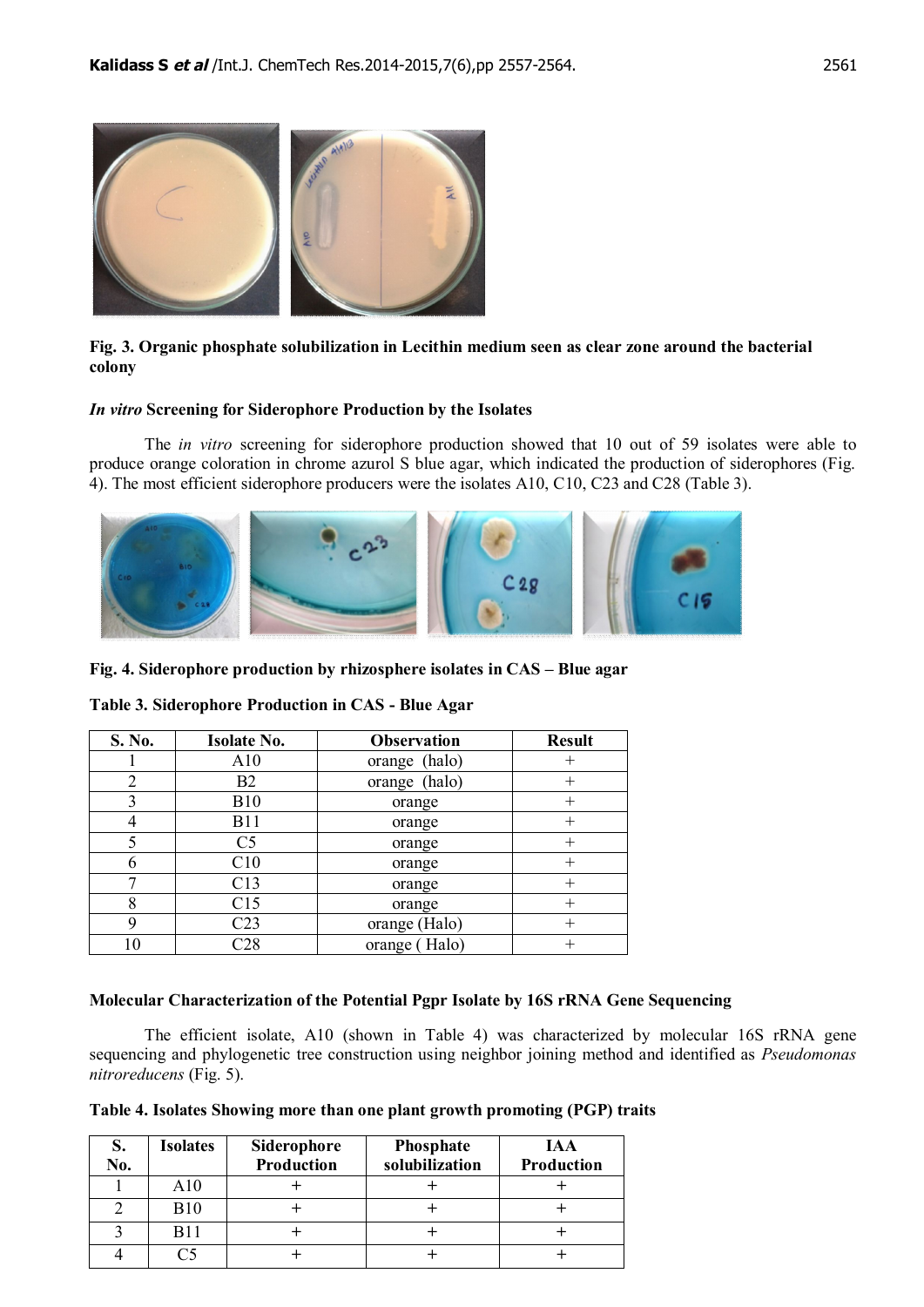| C10             |   |  |
|-----------------|---|--|
| C13             | - |  |
| C15             | - |  |
| C <sub>23</sub> | - |  |
| C <sub>28</sub> |   |  |



(The bar represents 0.01 nucleotide substitution per site)

# **Fig. 5. Phylogenetic tree based on the partial 16S rRNA gene sequencing of the isolate A10, constructed with Treeview software using neighbor joining method with bootstrap analysis of 1000 resampling.**

# **Discussion**

Plant Growth Promoting Rhizobacteria (PGPR) play a major role in crop protection, growth promotion and in improvement of soil health. As rhizosphere isolates live in close association with the plant roots, they directly benefit the plants by secreting the plant growth hormones and other growth stimulating factors in the immediate vicinity of the plant roots. Therefore this study was carried out as an attempt to characterize the rhizosphere bacteria from the unexplored Siruvani regions in Coimbatore, for their PGP activity. *In vitro* studies on IAA production, siderophore production and phosphate solubilization was done to identify the most efficient PGPR isolate.

Under *in vitro* conditions, IAA was synthesized as secondary metabolite by bacteria upon induction with tryptophan during stationary phase. Earlier studies reported the production of IAA by various rhizosphere isolates such as *Enterobacter* sp, *Klebsiella* sp, *Azotobacter* sp and *Pseudomonas* sp<sup>20, 21, 2<sup>2</sup>. There are evidences</sup> that the IAA concentration increased as the tryptophan concentration in the medium was increased<sup>22</sup>.

Solubilization of complex phosphate is another important trait in plant growth promotion. Rhizosphere microflora can assimilate the soluble phosphate and prevents from adsorption or fixation in the soil thereby making the phosphates available to the plants. Some rhizobacteria can mineralize organic phosphate and solubilize precipitated phosphate in the soil. Thus Phosphate solubilizers could reduce phosphate fertilizer application by 50% without any significant reduction of crop yield<sup>12</sup>. In our present study, among the 59 isolate screened for phosphate solubilization, 10 isolates were able to solubilize inorganic phosphate. The isolate A10 showed solubilization of both inorganic phosphate in the form of tricalcium phosphate and organic phosphate in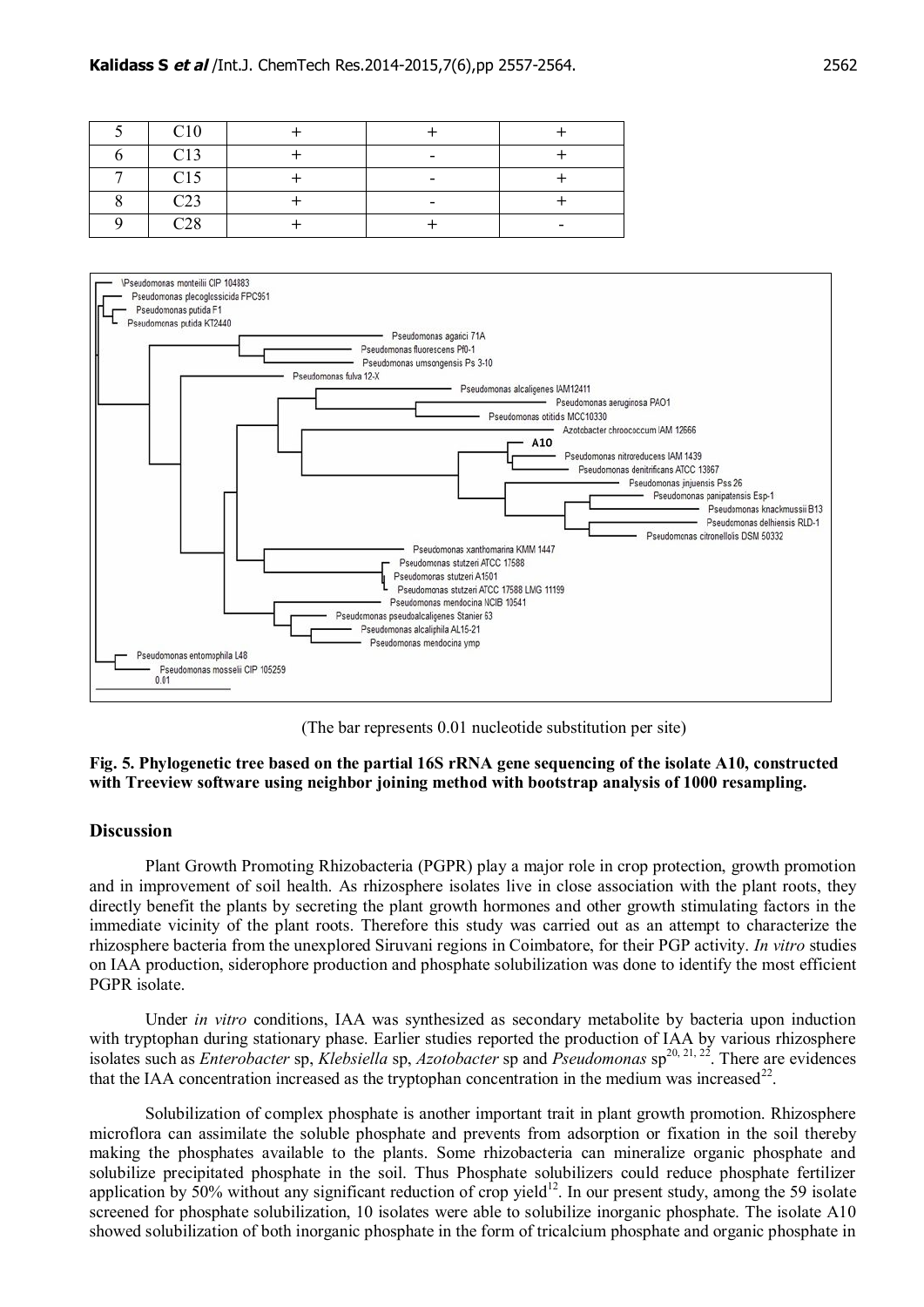the form of lecithin. These phosphate solubilizing isolates can be used with phosphate fertilizers to prevent tribasic phosphate accumulation in the soil.

Siderophores is associated with plant growth improvement either directly by carrying iron or indirectly limiting noxious organisms in the soil by sequestering iron available to them. The isolates A10, B2, B10, B11, C5, C10, C13, C23 and C28 were able to produce siderophores.

The isolates A10, B10, B11, C5 and C10 obtaining in this study proved to be efficient PGPR as they possessed all three plant growth promoting traits (IAA production, Siderophore production and Phosphate solubilization) and the isolate A10 was able to solubilize both inorganic and organic forms of phosphate. A10 was identified by 16S rRNA gene sequencing as *P. nitroreducens*.

It is widely reported that bacteria belonging to the genus *Pseudomonas* are known for their PGP activity. Various studies have reported that *Pseudomonas* are excellent candidates of PGPR and can produce HCN, siderophores, protease, antimicrobial compounds and possess phosphate solubilizing activity<sup>23</sup>. Reports also have shown that the organisms belonging to the genus Pseudomonas have plant growth promoting properties as well as biocontrol properties because they produce siderophores. Various siderophores produced by the Pseudomonads are proved to be involved in suppression of various phytopathogenic fungi<sup>24</sup>.

Our present study shows that *P. nitroreducens* strain is efficient PGPR isolate. This PGPR strain holds good prospects in future for sustainable agricultural practice with minimal chemical inputs and enhances organic farming. Production and utilization of biofertilizer formulation using these rhizobacterial strains in agricultural fields can increase soil fertility and can increase the yield by the multifaceted PGP action of these PGPR isolates. These beneficial effects can considerably reduce the use of chemical fertilizers.

# **References**

- 1. Dey R., Pal K.K., Bhatt D.M., Chauhan S.M., Growth promotion and yield enhancement of peanut (*Arachis hypogaea* L.) by application of plant growth-promoting rhizobacteria, Microbiol. Res*.*, 2004, 159, 371-394.
- 2. Herman M.A.B., Nault B.A., Smart C.D., Effects of plant growth promoting rhizobacteria on bell pepper production and green peach aphid infestations in New York, Crop Protect.,2008, 27, 996-1002.
- 3. Minorsky P.V., On the inside, Plant Physiol., 2008. 146, 323-324.
- 4. Lalande R., Bissonnette N., Coutlee D., Antoun H., Identification of rhizobacteria from maize and determination of their plant-growth promoting potential, Plant Soil., 1998, 115,7-11.
- 5. Glick B.R., The enhancement of plant growth by free-living bacteria, Can. J. Microbiol., 1995, 41, 109- 117.
- 6. Bowen G.D., Rovira A.D., The rhizosphere and its management to improve plant growth, Adv. Agron., 1999, 66, 1-102.
- 7. Liu S.T., Lee L.Y., Tai C.Y., Hung C.H., Chang Y.S., Wolfram J.H., Rogers R., Goldstein A.H., Cloning of an *Erwinia herbicola* gene necessary for gluconic acid production and enhanced mineral phosphate solubilization in *Escherichia coli* HB101, J. Bacteriol., 1992, 174, 5814-5819.
- 8. Vessey J.K., Plant growth-promoting rhizobacteria as biofertilizers, Plant Soil, 2003, 255,571–586.
- 9. Caron M., Patten C.L., Ghosh S., Effects of plant growth promoting rhizobacteria *Pseudomonas putida* GR-122 on the physiology of canolla roots, Plant Growth Reg. Soc. Am. 22nd proceeding, Ed. Green DW,1995, 18-20.
- 10. Davies P.J., Plant hormones physiology, biochemistry and molecular biology, 2nd edn. Dordrecht: Kluwer Academic Publishers, 1995, 112.
- 11. Muller M., Deigele C. and Ziegler H., Hormonal interactions in the rhizospheres of maize (*Zea mays*, L.) and their effect on plant development, Z Pflanzenernahar. Bodenkd, 1989, 152, 247-254.
- 12. Rodriguez H. and Fraga R., Phosphate solubilizing bacteria and their role in plant growth promotion, Biotechnological advances, 1999, 17, 319-339.
- 13. Ningthoujam D.S, Sanasam S. and Nimaichand S., Studies on Bioactive Actinomycetes in a Niche Biotope, Nambul River in Manipur, India, J. Microbial. Biochem. Technol., 2011, 86.
- 14. Loper J.E. and Schroth M.N., Influence of bacterial sources of indole-2-acetic acid on root elongation of sugar beet, Phytopathology, 1986, 76, 386-389.
- 15. Pikovskaya R.I., Microbiologia, 1948, 17, 362-370.